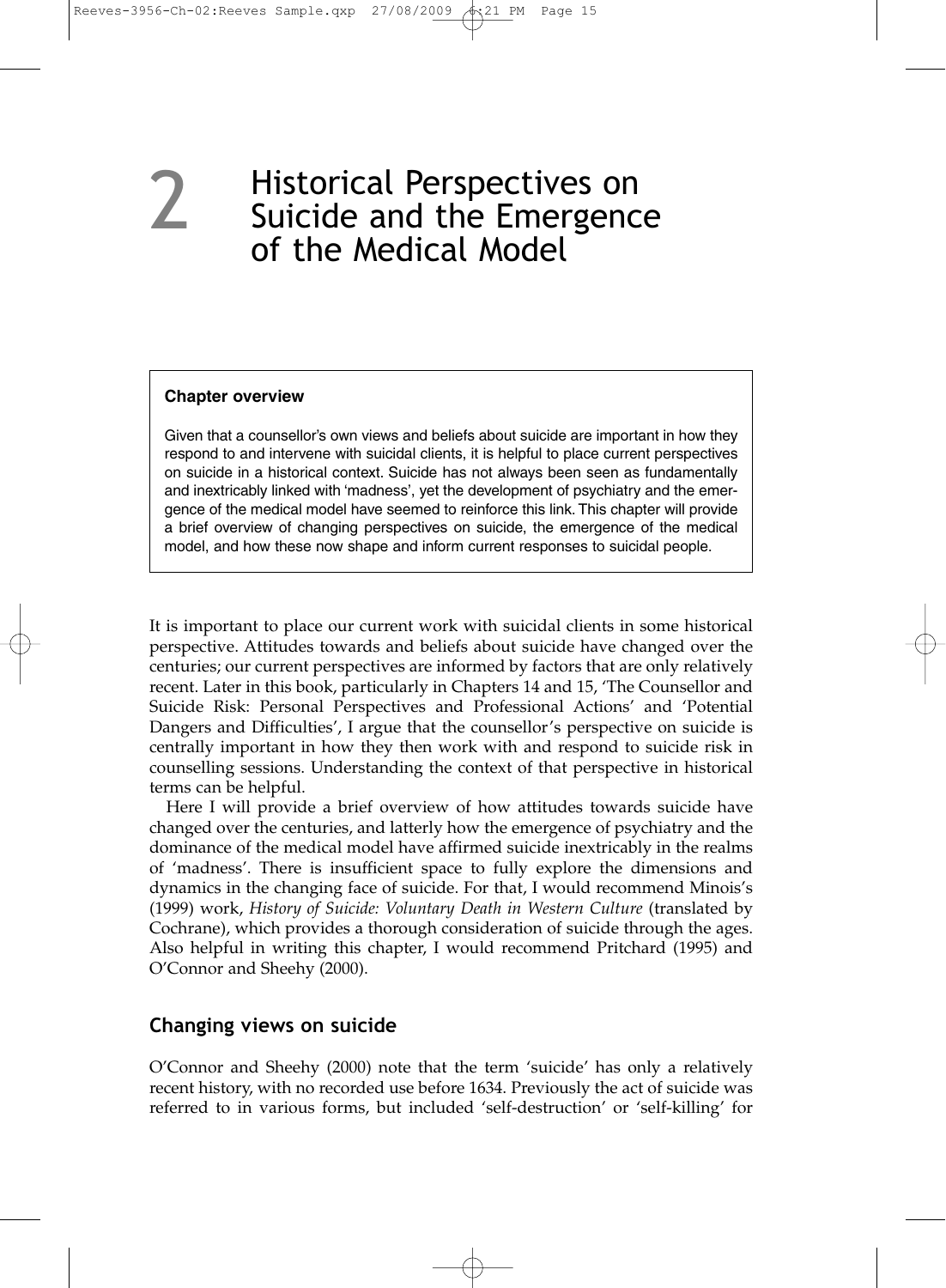#### 16 Counselling Suicidal Clients

example. In the Old Testament and New Testament of the Bible, there are several examples of 'self-killing' described. Barraclough (1990) noted that these instances were purely descriptive, with no positive or negative interpretations applied. We might therefore assume that the act of suicide at this time was not, in itself, viewed as morally repugnant. It seems that suicide has, over the centuries, been viewed differently at different times by society: sometimes as sinful, at other times not.

For the ancient Greeks, suicide was seen as acceptable if it were undertaken for reasons that were viewed as justifiable, such as grief or to avoid dishonour. Ancient Greek society was less tolerant of suicide for reasons less than these. Suicide was therefore seen as an acceptable death 'provided it was reasoned and reasonable' (O'Connor and Sheehy, 2000: 2). The Romans too viewed suicide without judgement, and instead saw it as an acceptable means of death in the context of 'justifiable reasons', similar to the ancient Greeks. O'Connor and Sheehy note that some suicides were not tolerated and were outlawed by the Romans, but these were usually related to suicide being seen as a loss of property, e.g. suicide of a slave or soldier.

From around AD 400, the Christian Church began to express disquiet about the act of suicide, and in AD 566 the Council of Bragga 'prohibited masses to be said for the souls of those dying by suicide and the comfort for them of a Christian burial in hallowed ground' (Pritchard, 1995: 10). The last 'unhallowed' burial took place in Britain as late as 1823, according to Wymer (1986). There were exceptions to the condemnation of suicide, principally when the person was viewed as 'deranged', or when 'honour' was at stake, such as the victim of rape taking her own life. In 1330 the priory for the sisters of the Order of the Star of Bethlehem became a hospital, to be known as the Bedlam Hospital (now the Bethlem Royal Hospital, although in a different location), and in 1357 it began to admit patients who were 'deranged', offering them sanctuary and care; it became a full psychiatric hospital later.

In the fifteenth century suicide led to severe sanctions, partly due to the influence of the Christian Church, including loss of absolution, loss of property and entering Dante's Third Circle of Hell. The Church's moral objection to suicide seemed to centre on what was believed to be a loss or rejection of hope, and thus taking a 'stand' against God. However Donne's prose work *Biathanatos,* written in 1608 and published in 1644, argued that suicide and faith could be compatible, citing examples such as Samson, Saul and Iscariot.

The corresponding development of psychiatry as a discrete discipline within medicine brought suicide into the realm of illness once again. However, from the sixteenth century onwards, perspectives on suicide have continued to shift, influenced by literature and art. Pritchard (1995) notes three main contributors to these changes, namely Shakespeare (1564–1616), Donne (1571–1631), who we have already briefly considered, and Burton (1577–1640) who in 1621 wrote *The Anatomy of Melancholy*. Much of the work of these writers and poets challenged the accepted beliefs of suicide as 'them and us' (still prevalent today perhaps), and called for greater tolerance and care. It might be argued that some of their writing was so progressive that it would still be experienced as challenging by those working with suicidal people today. Burton wrote in *The Anatomy of Melancholy*, 'His picture keep still in thy presence: Twixt him and thee there's no difference' (Burton, 1883).

Perhaps one of the most influential writers on suicide was Durkheim (1951 [1897]). The French sociologist asserted that suicide did not take place in isolation, but was instead a consequence of interplay between the individual and societal pressures and influences. In his writing he proposed four 'types' of suicide: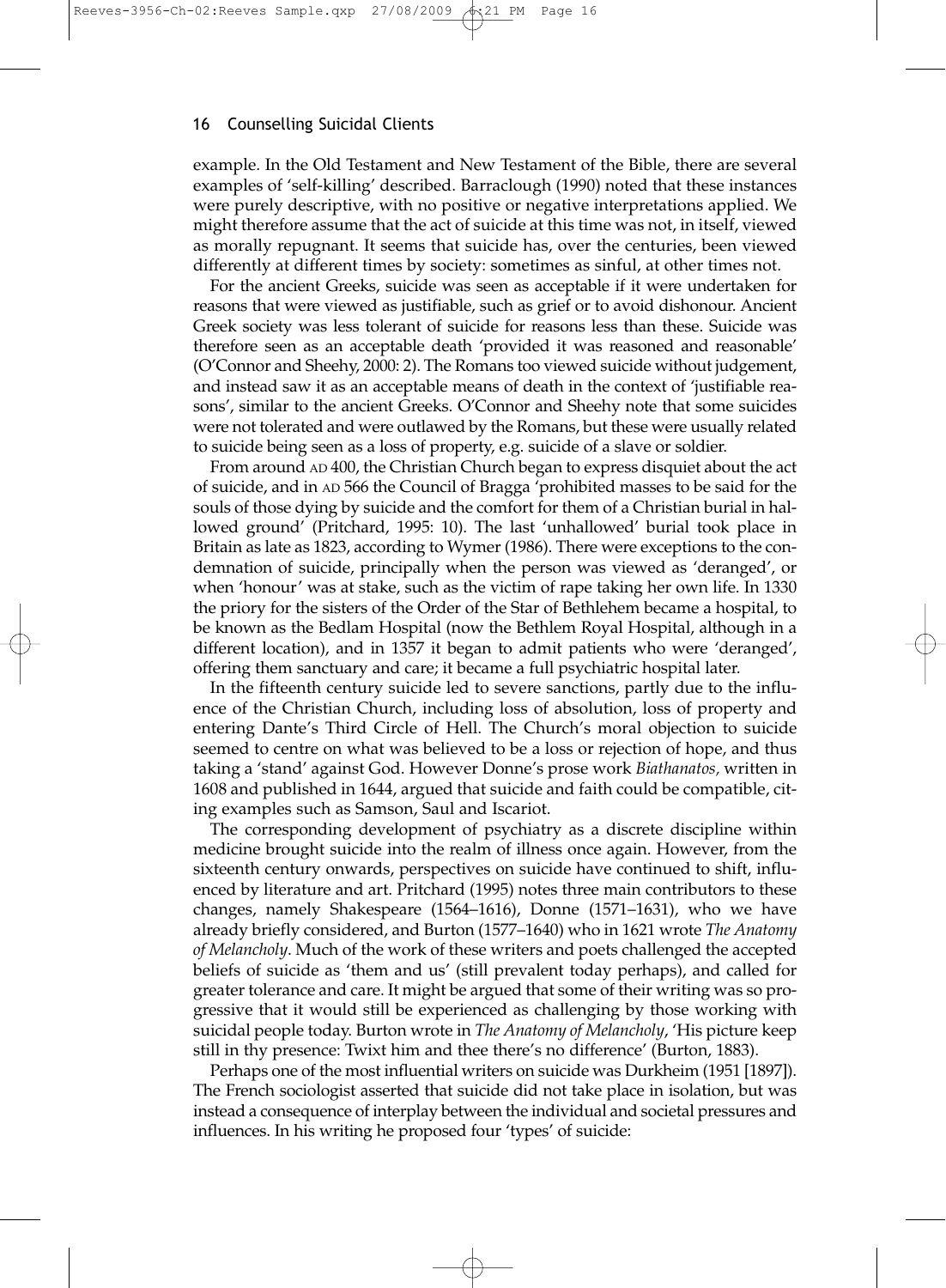#### Reeves-3956-Ch-02:Reeves Sample.qxp 27/08/2009  $\rightarrow$  21 PM

#### Historical Perspectives and the Medical Model 17

- *Egoistic suicide*. Suicide occurs due to marginalization, with little social support and a sense of estrangement from society. The greater the disconnection between individual and society, the greater the risk of suicide.
- *Altruistic suicide*. It might be accurate to describe altruistic suicide as the opposite of egoistic suicide, in that suicide occurs when the individual has become too integrated within society. That is, the experience of societal expectation and pressure becomes too great, with the individual feeling unable to meet these demands.
- *Anomic suicide*. An individual is in need of stability to be in equilibrium with his or her state (and status) within society. External change, such as redundancy or loss of status, causes emotional distress for the individual, who no longer has a sense of containment and clarity regarding their role. O'Connor and Sheehy (2000) make the link between this type of suicide and the increase in suicides during times of economic recession, for example.
- *Fatalistic suicide*. Opposite to anomic suicide, fatalistic suicide occurs when an individual feels excessively controlled, with little or no sense of control over their own future or destiny.

While the specific theories of suicide as proposed by Durkheim were important, what was of equal importance was the principle on which they were based: that suicide might be the consequence of external pressures, as opposed to simply being psychopathological. Durkheim exerted a major influence over the understanding of suicide for a long time, and his work is still considered to have relevance to current thinking.

Suicide has prominence in other cultural and spiritual beliefs. In the Hindu faith, views are heavily influenced by gender. Suicide is not seen as acceptable for males, whereas for females the idea of suicide as honourable is held, for example, following bereavement. Pritchard (1995) questions whether in the UK this is an important factor in the higher rates of suicide amongst Hindu women compared with Hindu men. Pritchard also notes that the Koran contains three very specific sanctions against suicide or 'self-killing', and that the Prophet Mohammed 'assigns suicides to the third or lower levels of Hell' (1995: 11).

## **The emergence of psychiatry and the medical model**

Greek and Roman sources can be seen to be heavily influential on Western beliefs about mental health and functioning. Causation of mental ill-health, and cure, was typically seen as coming from the gods. Additionally, a belief persisted of insanity being the result of moral failure, the former being the punishment for the latter by the gods. During the sixth and fifth centuries BC there was a move against this relationship between madness and the gods, and during the fourth century BC the work of Hippocrates became heavily influential. He believed that mental illness resulted from imbalance in the four bodily humours – blood, black bile, yellow bile and phlegm, corresponding to the four basic qualities of matter, namely heat, cold, moisture and dryness – and was specifically a disturbance of black bile, or melaina chole, later melancholia; hereas hysteria was related to movement of the uterus, for example (Merkel, 2003).

Consequently, treatment of mental illness focused on restoring balance in the humours, through diet, vapours, baths and purges. Aristotle, building on the work of Hippocrates, suggested a division between mind and body, arguing that bile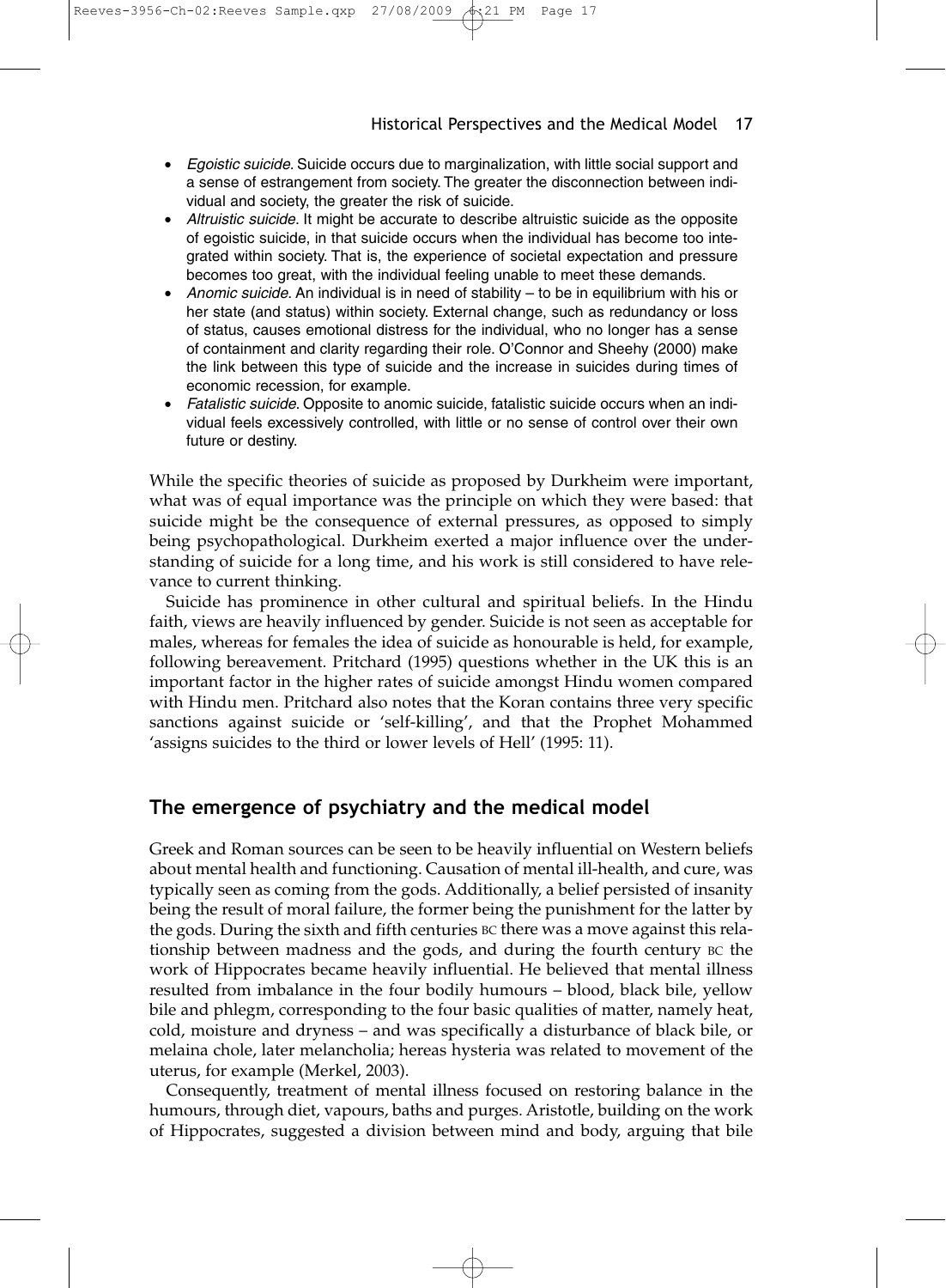#### 18 Counselling Suicidal Clients

mediated between mind and body; whereas Plato instead considered a division between mind/soul and body. The work of Hippocrates and his influence on medicine continued well into the seventeenth century.

Galen (AD 130–200), a Roman physician, described several 'syndromes', including dysthymia, paranoia and hysteria, linked to sexual tension and anxiety. As opposed to Hippocrates's view of mental illness as being imbalance in the body humours, Galen instead proposed a view that it was due to an imbalance between aspects of the soul, *'*which had rational, irrational and lustful parts' (Merkel, 2003: 3). Treatment centred on confinement, reading, education, and decreased exposure to stimuli. However, Hippocrates's influences can still be seen, with sufferers undertaking purification and dietary changes and using substances to induce sleep.

During the Middle Ages, sin became central in the view of mental illness, with the rise of the dominance of the Church. Mental illness alienated the sufferer from God, and, as has already been highlighted, suicide was seen as a rejection of God because of a rejection of hope. The centrality of the Church in mental illness saw the use of monasteries as venues for treatment through the practices of confession and penance.

During the later Middle Ages, Islamic culture influenced what was happening in the West. As opposed to the Western Church view that the mentally ill were against God, the Koran taught that they were important to God, with the establishment of asylums in the eighth and ninth centuries. Merkel describes these asylums as providing 'a calm and relaxed environment, with fountains, gardens, and the use of soothing baths, perfumes, music and special diets' (2003: 4). From Plato's mind/soul and body separation came a further separation of mind and soul, with the mind being associated with the Greek 'psyche'.

The fifteenth and sixteenth centuries saw a movement towards science and a steadily declining influence of the Church. Descartes (1596–1650) proposed a division between the soul and mind, with the soul having spiritual aspects and the mind mental ones, although he did acknowledge an interaction between the two. According to Merkel (2003), the body was seen as primarily mechanical, materialistic and quantifiable, whereas the mind was seen as unbounded, non-material and limited to the realm of consciousness and thought.

In the 1600s there was an increasing awareness of the body as a mechanical 'entity', with greater use of anatomical studies. Thomas Sydenham (1624–1689) wrote of hysterical and neurotic disorders, thus reinforcing ideas that mental illness had clinical rather than spiritual origin. This continued into the seventeenth and eighteenth centuries, with greater numbers of people seen as mentally ill. Merkel (2003) speculates whether this was due to an actual increase in numbers, or the loss of traditional supports. Additionally perhaps might be the idea that mental illness was increasingly being viewed within clinical and therefore diagnosable constructs.

During the nineteenth and twentieth centuries further important developments occurred. Attempts were made to end witchcraft trials and greater efforts were made to differentiate people with mental illness in institutional settings. Such institutional settings were also viewed as opportunities to treat the mentally ill, as opposed to just accommodate them. Battie (1704–1776) was a key figure in these reforms.

New understandings of mental illness continued, with a greater acknowledgement of possible organic as opposed to environmental causes. Treatment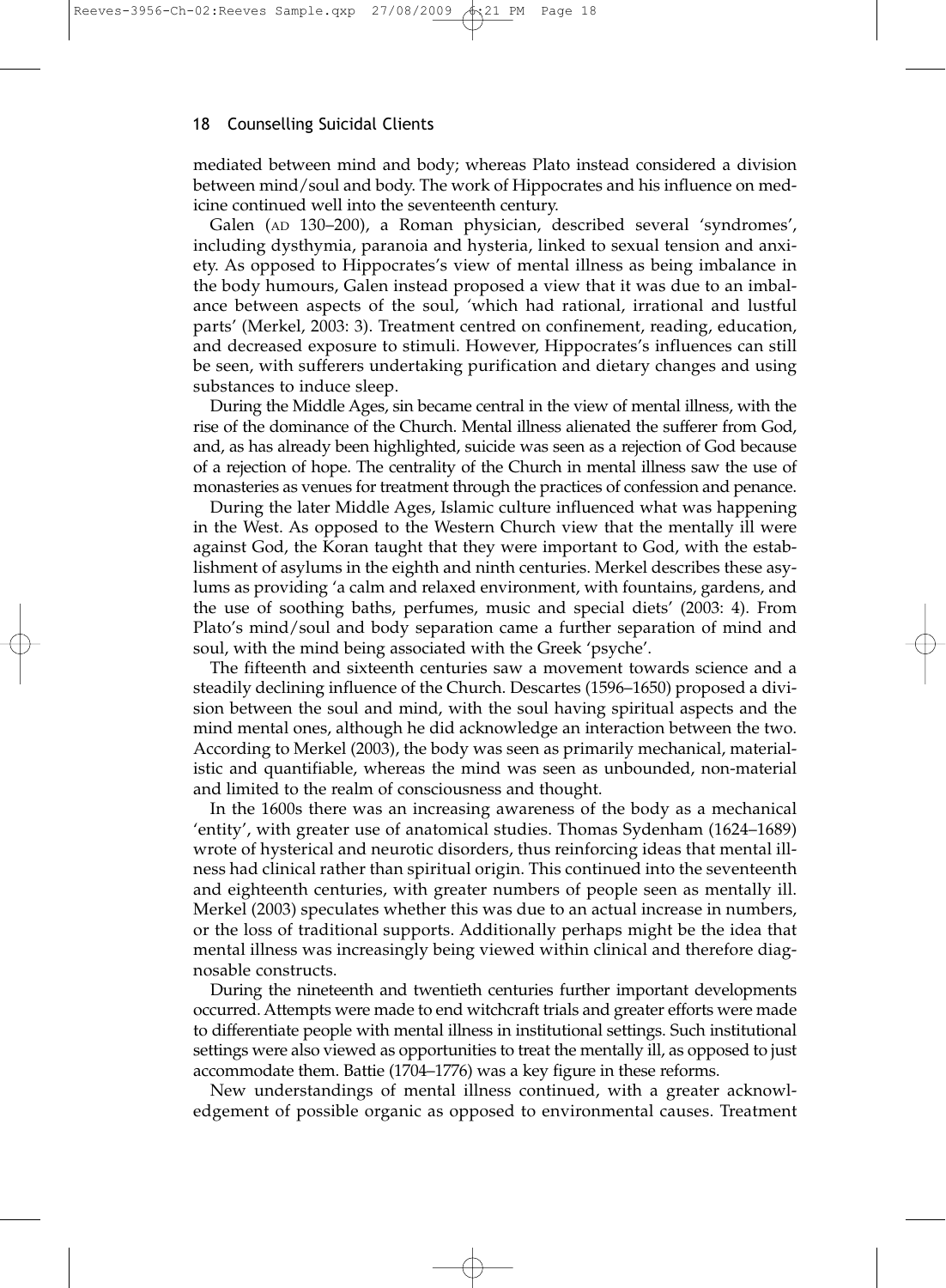#### Reeves-3956-Ch-02:Reeves Sample.qxp  $27/08/2009$   $\rightarrow$   $\rightarrow$  21 PM

#### Historical Perspectives and the Medical Model 19

included restraint and control. Psychiatry, an emerging discipline within medicine, began to focus on categorization of mental illnesses, with less emphasis on new treatment development. In Germany there was a growing linking of mental illness and physiology. The German school of experimental psychology became interested in consciousness, perception and memory. Key figures in the development of psychiatry include Kraepelin (1856–1926) and Janet (1859–1947). Kraepelin developed concepts such as incidence, anatomy and outcome – furthering the clinical standing of psychiatry. His work focused on psychosis, while Janet instead was interested in neurosis.

Merkel (2003) notes that by the nineteenth century, two schools of understanding of mental illness had emerged: the somatic and the psychic. The former saw mental illness as rooted within physical causation, e.g. brain disturbance, whereas the latter school, the psychic, linked mental illness to emotional stress. Interestingly, these two divisions are still debated amongst mental health professionals today: whether mental illness is more symptomatic of physical causation, or whether mental illness instead originates in psychological functioning. Clients often ask me whether I think their depression is 'psychological or physical' – so this dichotomous thinking has been internalized by us all.

Psychiatry has therefore developed from several strands: psyche verses soma debates; the humoral ideas of Hippocrates; and the development of psychoanalytic theories, heavily influenced by Darwin, Freud, Adler and Jung, for example. The latter theories, with which as counsellors we will be more familiar, focus on 'illness' as instead the manifestations of interpersonal relationships, attachment, the unconscious and the meaning of these things. Psychiatry has tried (and arguably continues to try) to integrate these ideas.

Psychiatry as practised today is still heavily influenced by its past, although perspectives and treatments have continued to develop significantly. The categorization of mental illness was formulated into diagnostic manuals, two of which are still central to psychiatric diagnosis: the *International Classification of Diseases and Related Health Problems* (World Health Organization, 1992; currently in its 10th revision, and first published in 1893 as the *International List of Causes of Death*), and the *Diagnostic and Statistical Manual of Mental Disorders*, published by the American Psychiatric Association (1994) (currently in its fourth revised edition). These manuals inform all diagnostic decision making, and are therefore pivotal in understand 'disorder' models.

Counsellors will accept or disregard these models depending upon their own theoretical orientation. For example, the humanist movement and the work of psychotherapists such as Rogers would reject the notion of mental illness, and not take into account diagnostic understanding in their work. I discussed the importance of counsellors having at least a general understanding of diagnostic categories in Chapter 1.

# **The medicalization of suicide**

In considering the changing views of suicide over the centuries, the changing explanations for mental illness, and the emerging discipline of psychiatry and the medical model, it becomes clearer how suicide has been increasingly framed